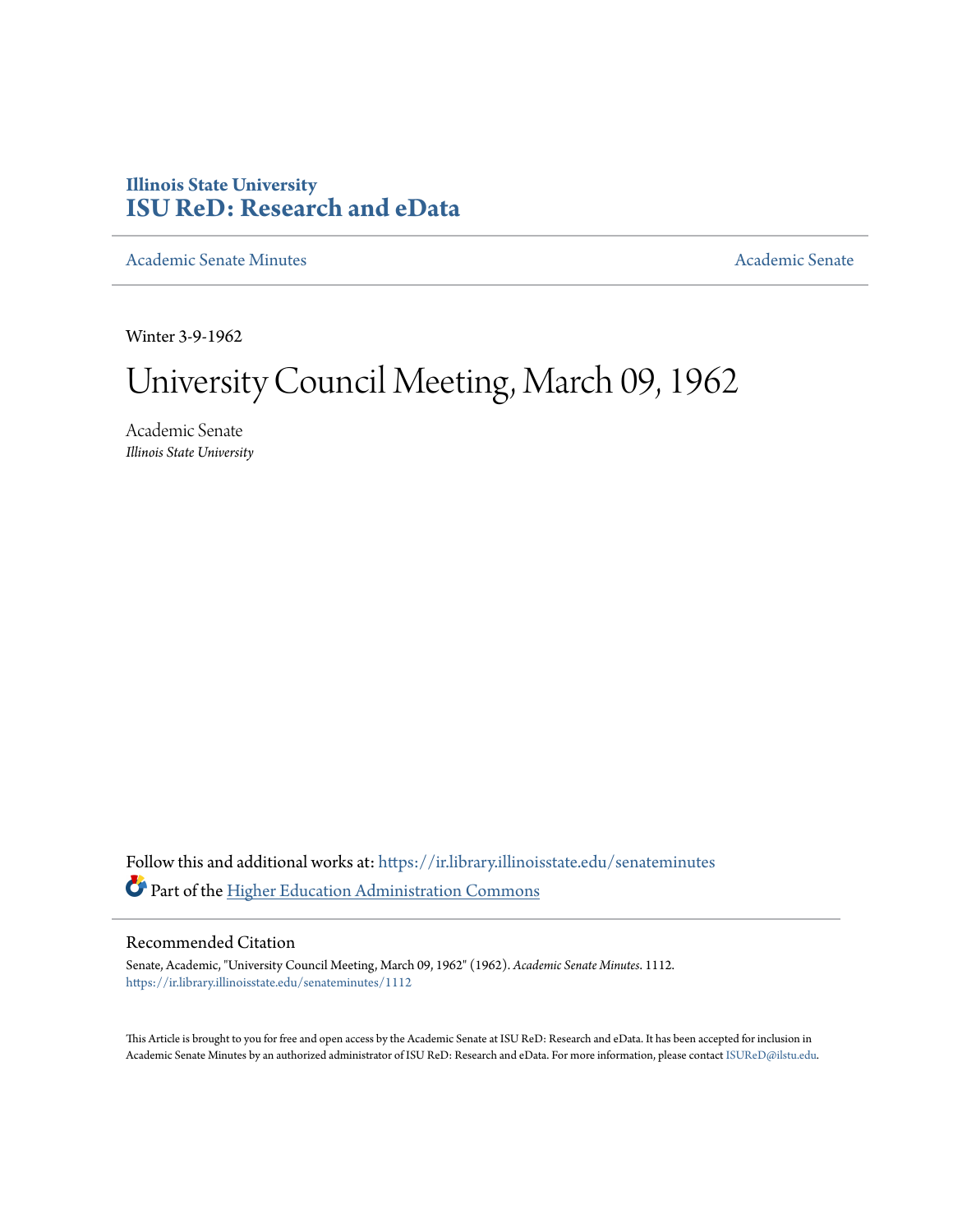## MINUTES OF THE UNIVERSITY COUNCIL (Not Approved by the Council)

Date: March 9, 1962

Members Present Robert Bone DeVerne Dalluge Arley Gillett Hal Gilmore Vic Gimmestad Arlan· Helgeson Eric Johnson Arthur Larsen Willard McCarthy Frank Philpot Elizabeth Russell Eunice Speer Ruth Yates

Members Absent Charles White

#### RECOMMENDATIONS FOR DEGREES

The University Council had a special meeting at 4:30 p.m. for the purpose of reviewing and considering for approval the recommended requirements which have been established for the several recently designated master's degrees and for the several proposed bachelor's degrees. (See University Council minutes of June and **July,** 1961.)

Master's Degrees: During the past year the Teachers College Board approved granting the Master of Science and Master of Arts degrees in addition to the degree of Master of Science in Education. While general requirements were discussed with the Board at that time, the specific requirements for the new degrees had not been established. President Bone presented recommendations for the several master's degrees to the Council for review and consideration. These recommendations as well as those for the bachelor's degrees had been discussed with and approved by the deans and department heads.

Upon satisfactorily completing graduation ·requirements, a graduate student will be recommended for one of the following three degrees: Master of Science in Education, Master of Arts, or Master of Science.

- **1.** To qualify for the degree of Master of Science in Education, a student must have completed the stated requirements for the master's degree, must have met the academic requirements for an Illinois teaching certificate, and must have earned a minimum of 24 semester hours of credit in education and psychology, at either the graduate or undergraduate level, including a minimum of 8 semester hours of student teaching.
- 2. To qualify for the degree of Master of Arts, a student must have completed the stated requirements for a master's degree and must also have earned credit for a minimum of two years (or its equivalent) of study of a foreign language, or must demonstrate a reading knowledge of a foreign language. He also must have earned a minimum of 32 semester hours of credit in the humanities and social sciences, in addition to work in foreign language. These requirements in foreign language, the humanities and social sciences, may be met by satisfactory work at either the graduate or undergraduate level.
- 3. To qualify for the degree of Master of Science, a student must have completed the stated requirements for a master's degree. These requirements vary slightly in departments, but must include 28 semester hours plus a thesis or 32 semester hours plus a written comprehensive examination. The stated requirements are given in detail in the lastest Graduate Catalog.

Students will indicate on their graduation request forms the degree they desire and for which they are qualified.

No. 12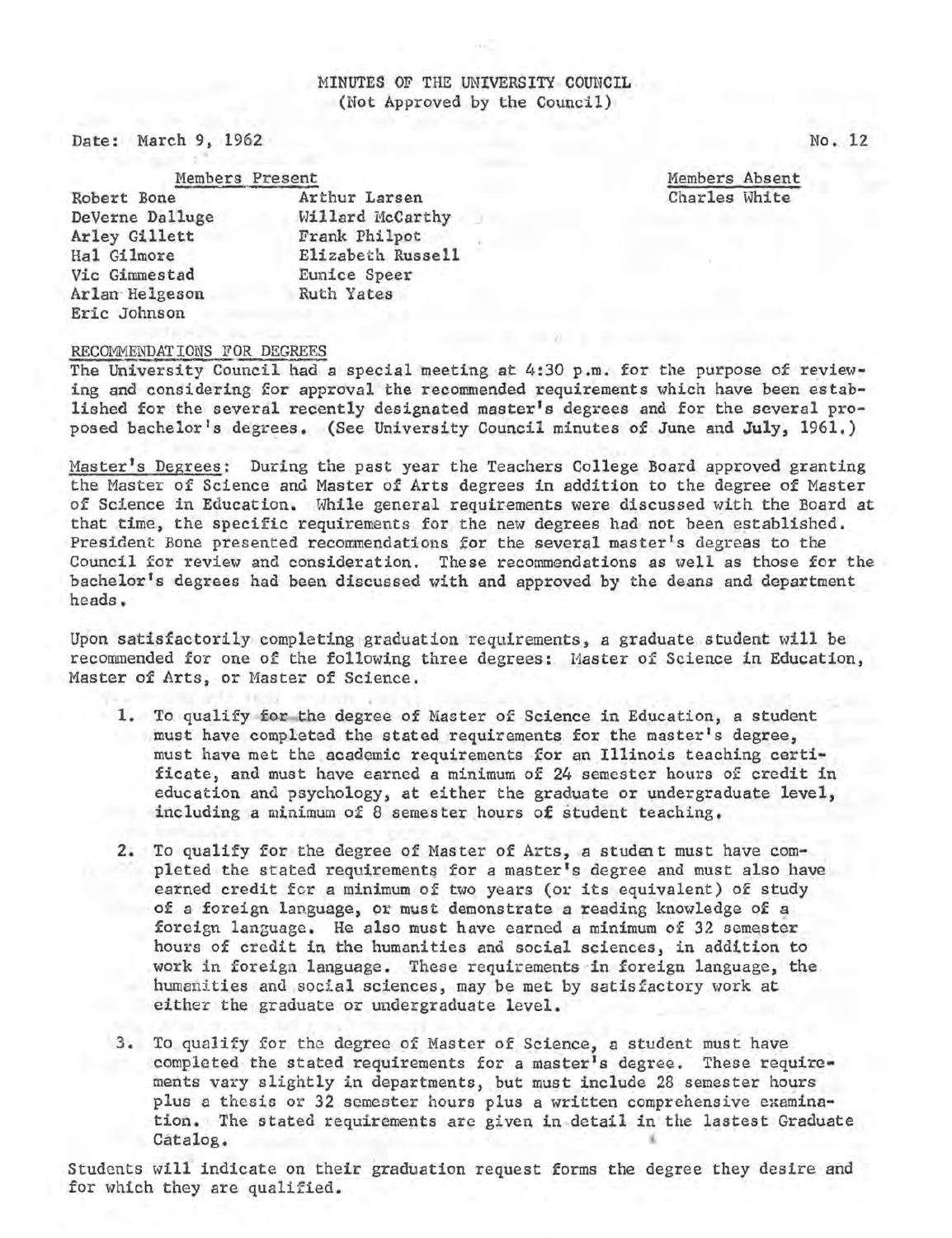Bachelor's Degrees: President Bone presented recommendations concerning requirements for the proposed new Bachelor of Arts and Bachelor of Science degrees, in addition<br>to the degree of Bachelor of Science in Education. The recommended requirements will<br>be considered by the Teachers College Board before gra degrees at ISNU. The following recommendations concerning the bachelor's degrees were set forth:

Upon satisfactory completion of the graduation requirements, a student will be recommended for one of the following degrees: Bachelor of Science in Education, Bachelor of Arts, or Bachelor of Science.

- 1. To qualify for the degree of Bachelor of Science in Education, an under• graduate student must have completed the necessary requirements in his teaching field(s), in general education, and in professional education.
- 2. To qualify for the degree of Bachelor of Arts, an undergraduate student must have completed the necessary requirements in professional education, his teaching field(s), and in general education. Included in these must be 32 hours of credit in the humanities and the social sciences. The student must also have completed the equivalent of three semesters of a foreign language.
- 3. To qualify for the degree of Bachelor of Science, an undergraduate student must have completed the necessary requirements in his teaching field(s), in general education, and in professional education.

Each student will note on his graduation request form the degree he desires and for which he is qualified.

The recommended requirements for the master's degrees and the proposed new bachelor's degrees were reviewed and considered by the Council.

A motion was made by Mr. Gimmestad and seconded by Mr. Philpot that the University Council approve the recommended requirements for the three mester<sup>1</sup>s degrees as set forth above, and that President Bone present the recommendations to the Teachers College Board for approval. The motion passed unanimously.

#### NAMING OF PRACTICAL ARTS BUILDING

President Bone reported that bids are out for the new practical arts building and that ground will probably be broken for the building in April. He indicated that both the Committee of Nine and the Building Committee recommended that the new building be named Jonathan Baldwin Turner Hall. In naming new University buildings, the Teachers College Board from the considers names recommended by the institution concerned. The educational contributions of Jonathan Baldwin Turner were reviewed and discussed.

Jonathan Baldwin Turner (1805-1899) **wsa a** key figure in the creation of ISNU. He pleaded as early as 1850 at the State Teachers Institute for a college for teachers, mechanics, and farmers. He continued with a series of speeches on this subject in many parts of Illinois, He built up quite a following among educators, newspaper people, and farmers, forming the Illinois Industrial League in 1853. He appeared before the Illinois Legislature to request state support for a university and made a request to Congress for land-grant universities.

Turner joined with the State Teachers Association (now IEA) in pressing for a state supported university. However, he wanted the university to prepare not only teachers, but industrial workers, engineers, farmers, and agricultural teachers. Turner was a